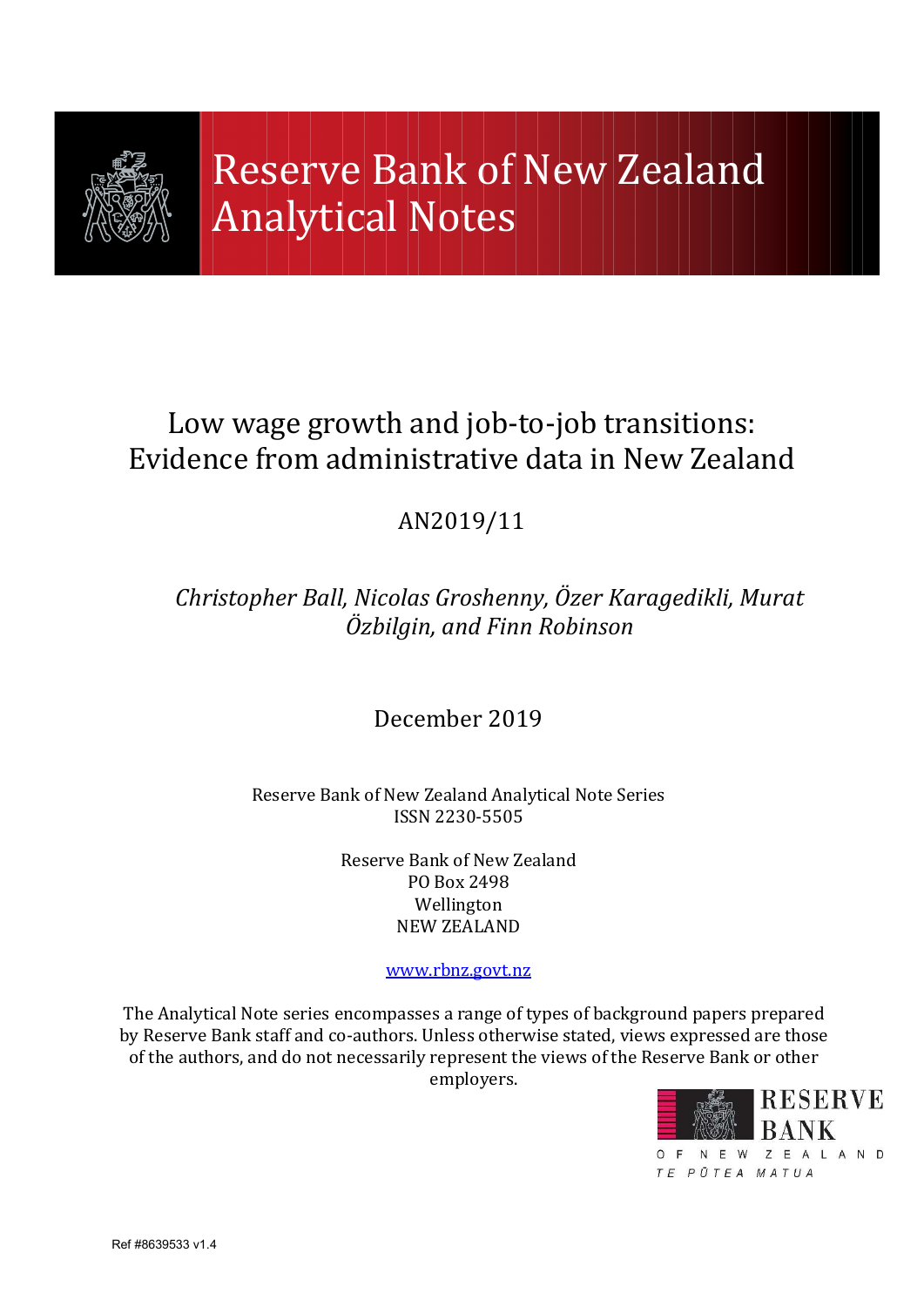#### Non-technical Summary

Low wage growth since the global financial crisis (GFC) has puzzled policymakers in New Zealand and around the world. Annual wage inflation in New Zealand declined from 2012 to 2017, despite the unemployment rate trending down since 2012.

We find that a compelling explanation for low wage inflation since the GFC is the relatively low number of people switching jobs. People who move from one job to another often receive higher wage offers than unemployed job-seekers. With less people moving from job-to-job, fewer people have received higher wage offers. Overall wage growth has therefore remained weaker than looking at the unemployment rate alone would suggest.

Understanding the link between job switching and low wage inflation supports both elements of the Reserve Bank's dual mandate. Job switching offers a more comprehensive view of labour market slack than is offered by standard measures such as the unemployment rate. In addition, the effect of low job-to-job movements on wages is another factor helping us understand low CPI inflation since the GFC.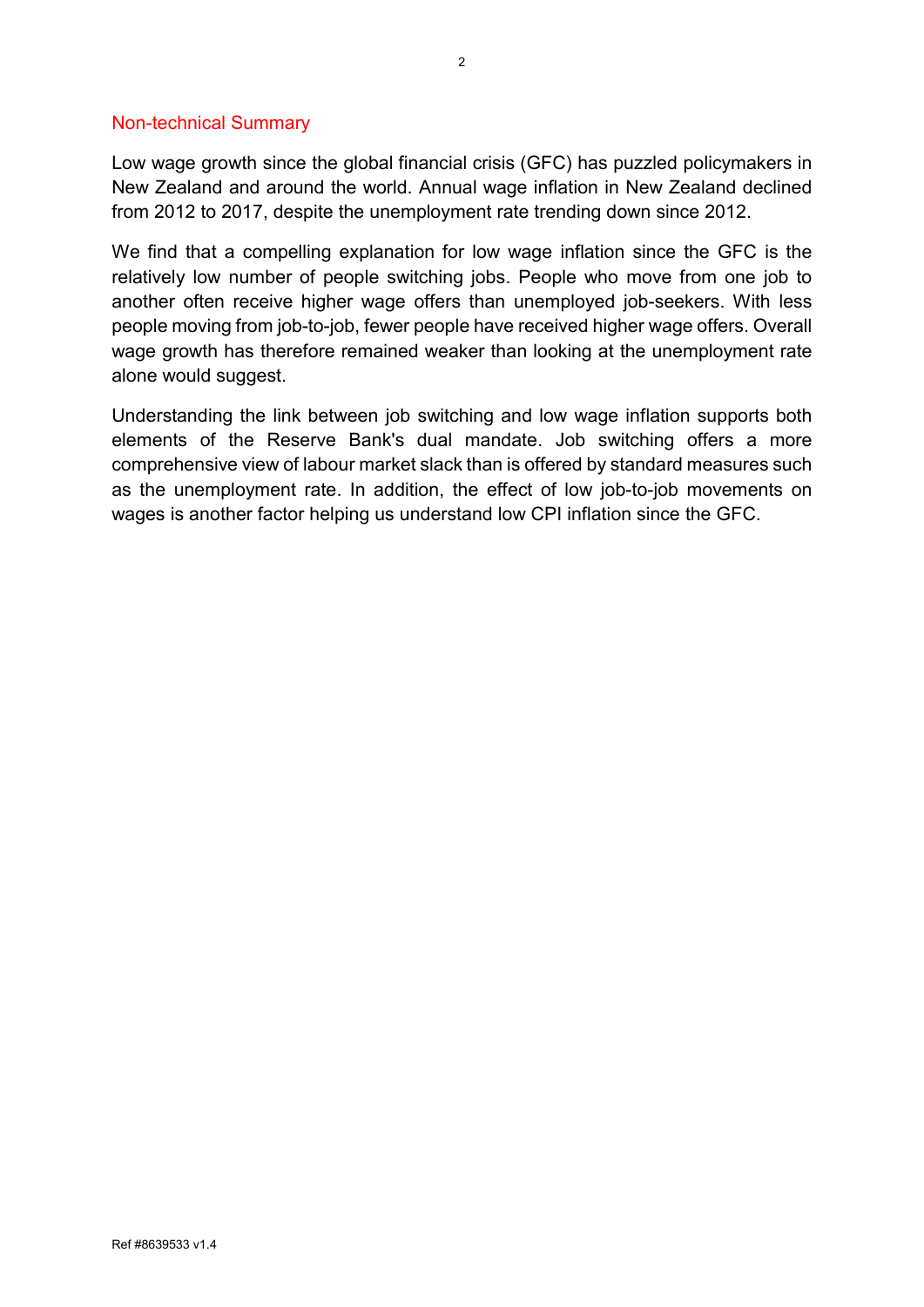## 1. Introduction<sup>1</sup>

Low wage growth has puzzled policymakers in New Zealand and around the world. In this Note we show that low wage growth in New Zealand since the Global Financial Crisis (GFC) is strongly associated with the slow recovery of job-to-job transitions (people who change jobs, without becoming unemployed in-between).

Usually when economists predict wage inflation they use models which focus on the unemployment rate. This makes sense – when there are fewer unemployed people, firms have to compete more to fill vacancies. This competition should push up wages.

The unemployment rate has recently been very low in New Zealand, and the Reserve Bank has been puzzled that until around 2017, wage inflation was actually trending down (figure 1).<sup>2</sup> Even the recent uptick in wages since mid-2017 has been largely driven by administrative changes to minimum wages and wage settlements.

One explanation for low wage inflation is that models which focus on unemployment ignore a large portion of people who firms can hire. Often, firms will hire people who already have jobs, creating a job-to-job transition. These people are not unemployed, and they often receive higher wage offers than unemployed job-seekers (Karagedikli, 2018).





Note: Wage inflation measure is the adjusted private sector measure from the LCI, published by Stats NZ. Source: Stats NZ, author estimates.

 $\overline{a}$ 1 The authors would like to thank would like to thank Dean Hyslop, George Kudrna, Anella Munro, Evelyn Truong, and Brian Silverstone for discussions, and seminar participants at the Reserve Bank of New Zealand and the Australian Labour Economics Workshop for comments.

 $2$  Richardson (2019) outlines the various explanations for low wage inflation that the Reserve Bank has explored and incorporated into our frameworks. These include low global inflation weighing on domestic price and wage-setting behaviour, high net immigration reducing wage pressures, and wage-setting behaviour becoming backward-looking (which adds persistence to already low wages). Job-to-job transitions are another piece of the low-inflation puzzle.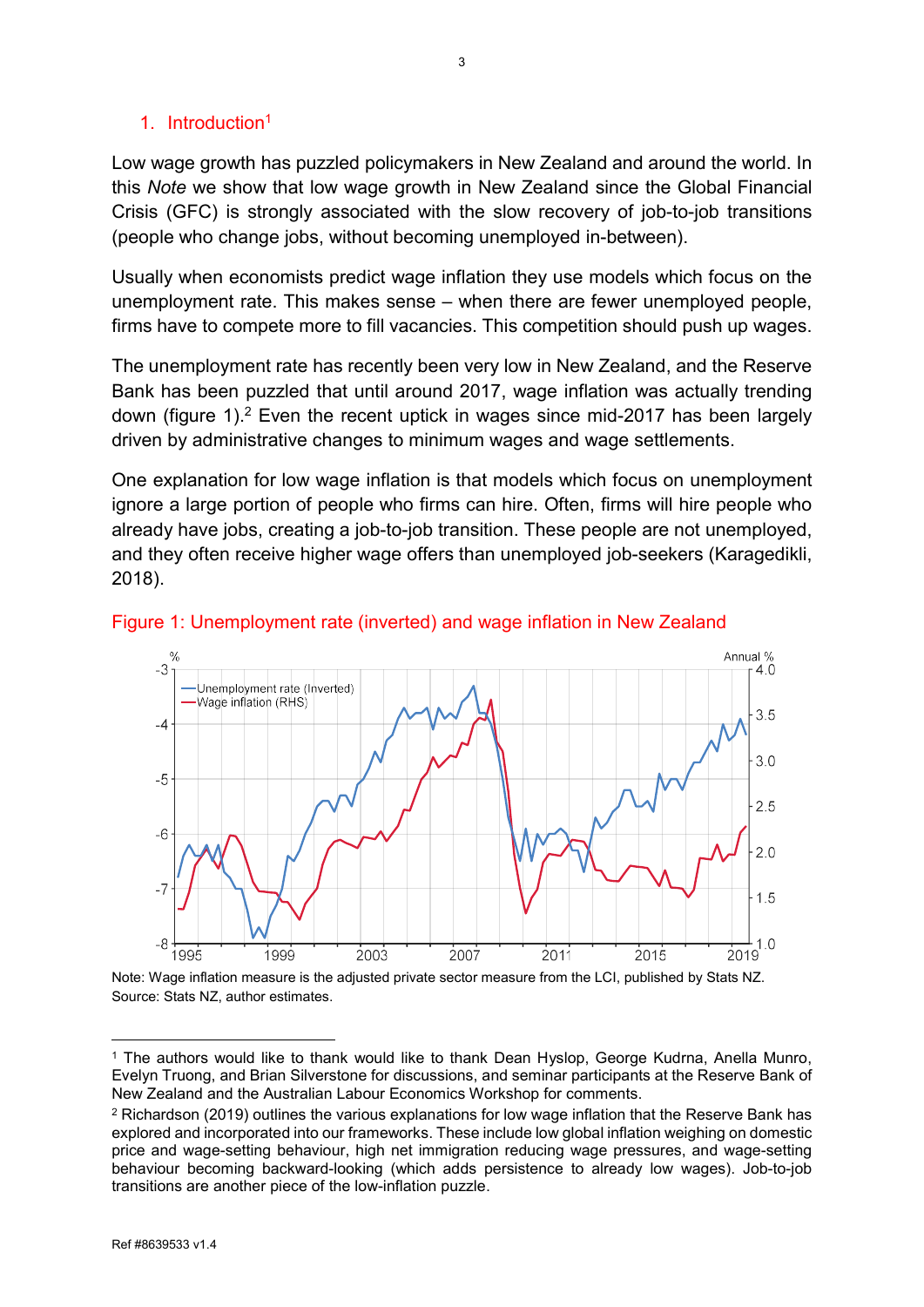In this Note we show that a model which includes job-to-job transitions, in addition to unemployment, is more robustly associated with wage inflation in New Zealand. Essentially, we argue that less people have been making job-to-job transitions since the GFC, which has led to less people are receiving wage increases, and therefore overall wage inflation has remained weak, even though the unemployment rate is very low.

## The accompanying Technical Appendix outlines in more detail the statistical techniques that we use to reach our conclusions.

## 2. Why does understanding low wage inflation matter for the Reserve Bank?

The Monetary Policy Committee is tasked by the remit to maintain price stability and support maximum sustainable employment. Wage inflation impacts both aspects of the Reserve Bank's dual mandate. On the inflation side, if wage inflation is low then we would expect overall CPI inflation also to be low. Wages make up a significant portion of firms costs and therefore play a key role in their pricing decisions.

On the employment side, the persistently weak wage inflation that we have seen since the GFC could be an indication that employment is below its maximum sustainable level.<sup>3</sup> Usually, strong wage inflation is seen as the outcome of a tight labour market (that is, employment near or above its maximum sustainable level). However, if wage inflation is subdued despite low unemployment, this could indicate that there are pockets of labour market slack that are not picked up by the standard measures.<sup>4</sup>

## 3. What do we already know about job-to-job transitions?

Economists have long thought that people who look for jobs whilst still employed (a term called on-the-job search) are important for understanding wage inflation in the economy (Tobin, 1972). However, it is only recently that developments in data collection have allowed us to accurately measure job-to-job transitions. Job-to-job transitions are the outcome of people who are conducting on-the-job search filling a job vacancy, without any spell of unemployment between jobs.

Studies have found that the number of job-to-job transitions is much larger than the number of people who move from unemployment into employment. In New Zealand, for example, the number of job-to-job transitions is 5-6 times the number of people moving from unemployment to employment (Karagedikli, 2018). In the US, 40 percent

 $\overline{a}$ 

<sup>&</sup>lt;sup>3</sup> As noted in the May 2018 *Monetary Policy Statement*, 'The Reserve Bank interprets the term 'maximum sustainable employment' to mean the highest utilisation of labour resources that can be maintained over time.'

<sup>4</sup> This point is one reason why the Reserve Bank monitors a large range of labour market indicators when forming its assessment of maximum sustainable employment (Robinson, Culling, and Price, 2019).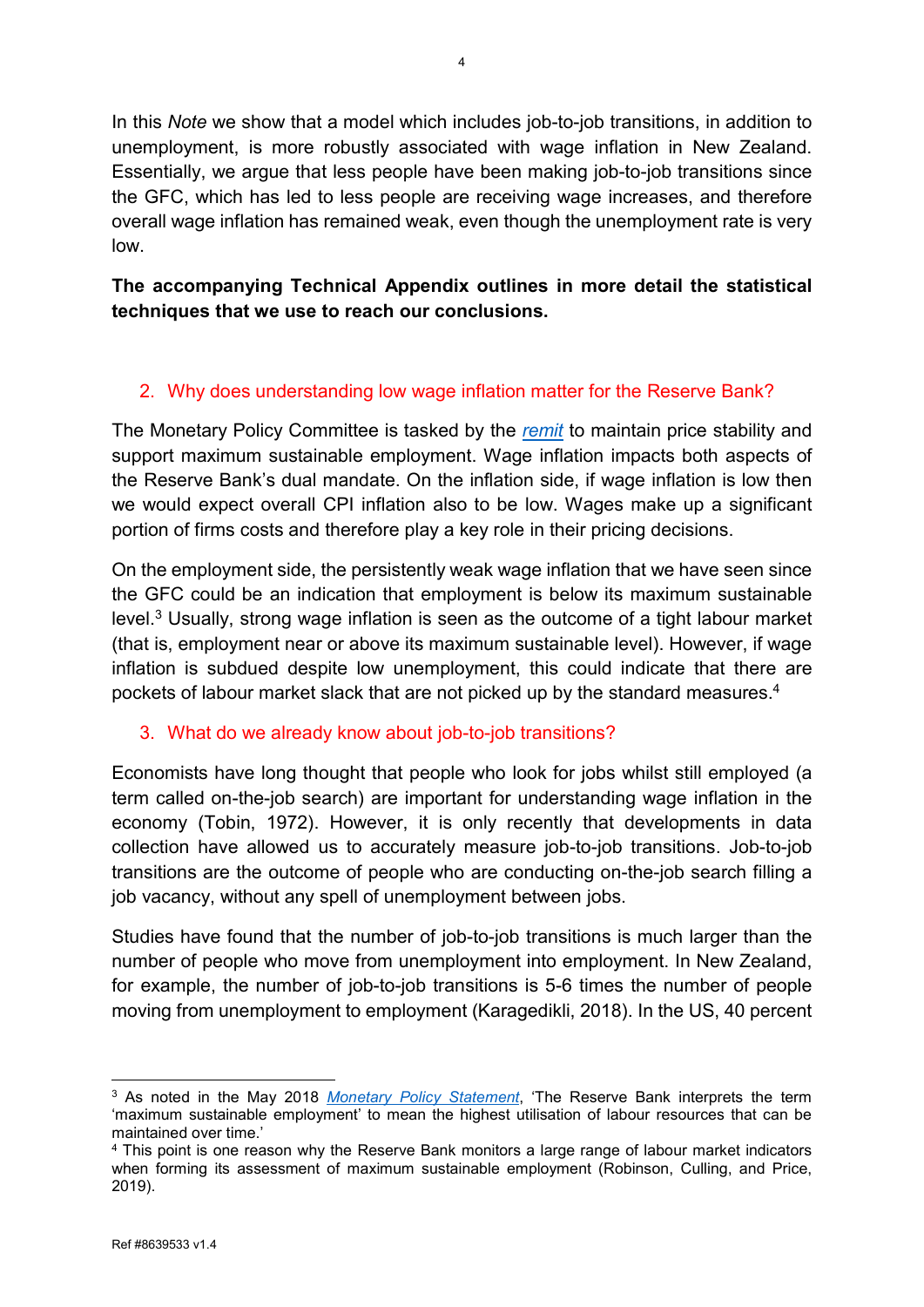of all job-vacancies are filled by people moving from job-to-job – people who are not recorded in unemployment data (Fallick and Fleischman, 2004).

Given the size of these job-to-job transitions, it is not surprising that the academic literature has found that job-to-job transitions are very important for understanding wage growth. For example, Karahan et al. (2017) show that "wage growth is tightly linked to variation in the [job-to-job] transition probability" (p. 353).

In New Zealand, Karagedikli (2018) shows that job-to-job transitions are able to forecast wage inflation and non-tradables inflation significantly better than standard measures of labour market slack, including the unemployment rate, unemployment gap, and output gap. Karagedikli (2018)'s finding makes sense when we look at the aggregate job-to-job transition rate compared to wage inflation since the GFC (figure 2).



Figure 2: Job-to-job transition rate and wage inflation in New Zealand

Note: job-to-job transition rate is the proportion of employed people who move from job-to-job. This aggregate data is from the Linked Employer and Employee Data, published by Stats NZ. Source: Stats NZ, author estimates.

### 4. How do we test if job-to-job transitions can explain low wage growth in New Zealand?

We replicate the approach of Karahan et al. (2017) using New Zealand data. To test whether job-to-job transitions explain low wage growth in New Zealand, we estimate two models. In the first one, we predict wage growth using the proportion of unemployed people who find jobs each quarter – this is the standard measure that most economic models use to predict wages. In the second model, we add job-to-job transitions to the model, and see what happens to our prediction for wage growth. We use regional-level data, which gives us substantially more data points than using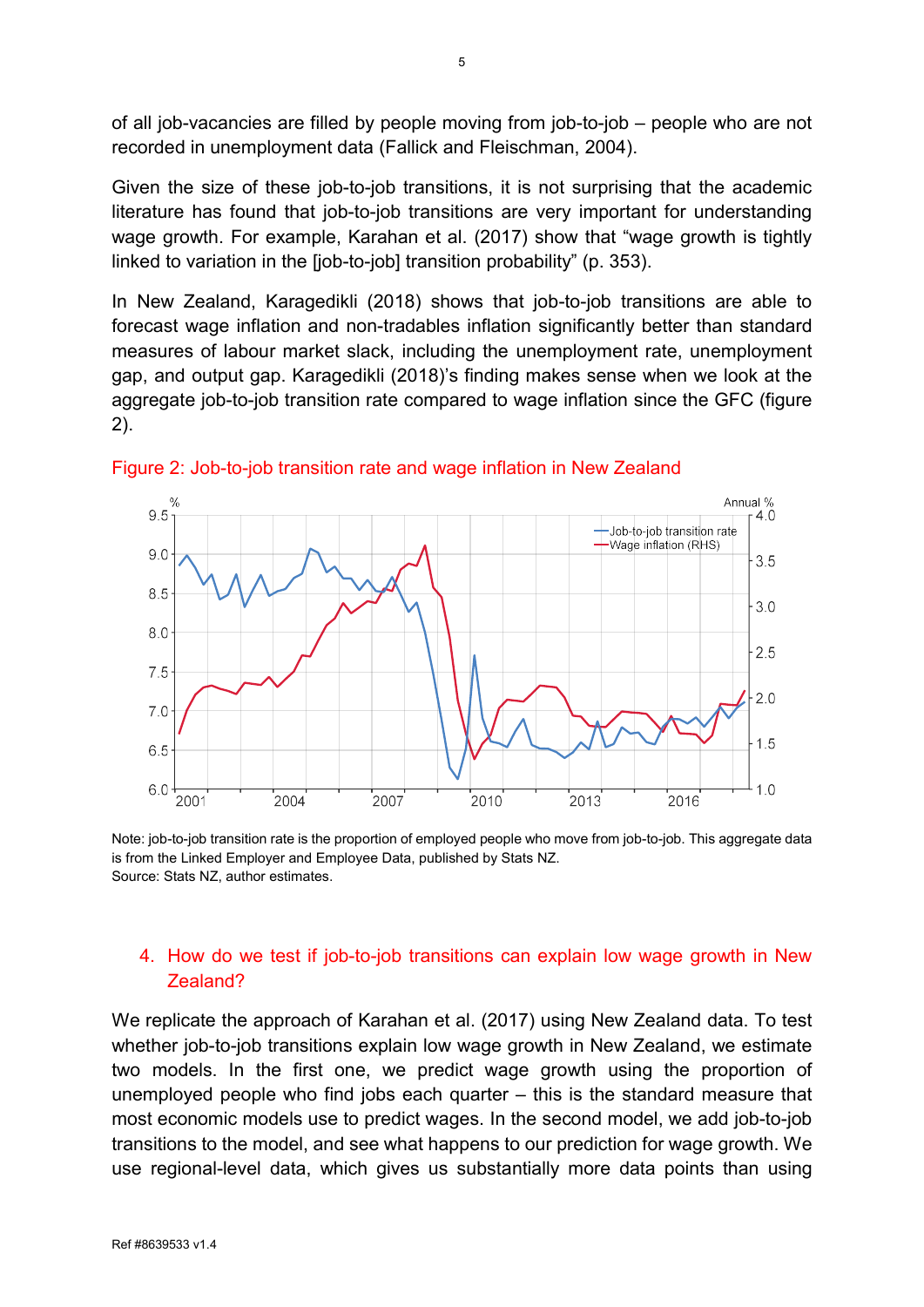aggregate data, as in Karagedikli (2018). The technical appendix provides more information about these data and the modelling techniques used in this Note.

## 5. So what do our models tell us?

Our models confirm that job-to-job transitions are important for understanding wage inflation in New Zealand. Table 1 shows the impact of unemployment to employment transitions and job-to-job transitions on wages. We divide our sample into two:

- 1. New hires are people who start a new job between one quarter and the next.
- 2. Stable earners are employees who remain in the same job from one quarter to the next.

Table 1 shows that when we only look at unemployment to employment transitions, this measure appears to be a significant determinant of wages – both for new hires and stable earners (columns marked 1). However, when we include job-to-job transitions in the model, we find that job-to-job transitions are a highly significant determinant of wage growth for new hires. We estimate that a 1 percentage point increase in the job-to-job transition rate is associated with a 1.50 percent increase in earnings for new hires.<sup>5</sup>

In contrast to previous work by Karahan et al. (2017), we find that unemployment to employment transitions are still significant at explaining wage growth once we control for job-to-job transitions. However, job-to-job transitions have a much larger and more significant impact on wages for new hires.

 $\overline{a}$ 5 One concern we had is that the GFC is in the middle of our sample. While the panel regression method we use does allow us to control for events like recessions, the controls may not capture all of the impact. We re-estimated the models for pre- and post-GFC samples, and found that the headline results were robust to the time period analysed.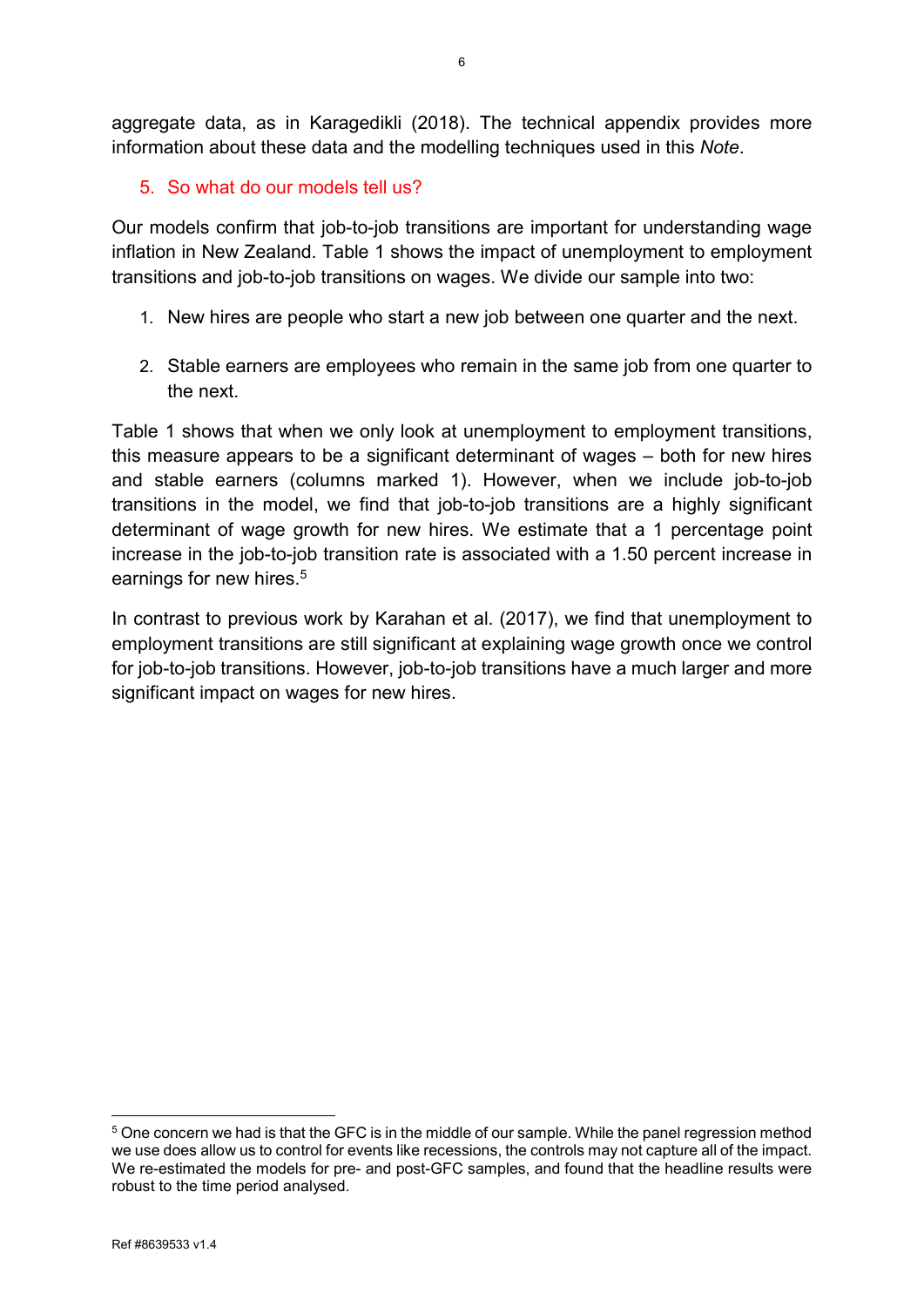|                                              | New hires              |                       | Stable earners         |                        |  | All                     |                         |
|----------------------------------------------|------------------------|-----------------------|------------------------|------------------------|--|-------------------------|-------------------------|
| Model                                        | (1)                    | (2)                   | (1)                    | (2)                    |  | (1)                     | (2)                     |
| Unemployment<br>to employment<br>transitions | $0.5440**$<br>(0.1982) | $0.3877*$<br>(0.2048) | $0.1424**$<br>(0.0531) | $0.1437**$<br>(0.0526) |  | $0.3813***$<br>(0.1281) | $0.2888**$<br>(0.1344)  |
| Job to job<br>transitions                    |                        | 1.4987***<br>(0.3439) |                        | $-0.0133$<br>(0.1212)  |  |                         | $0.8874***$<br>(0.4454) |

## Table 1: Main Results: Impact of job flows on wages by type of employment

Number of observations: 1184

Note: standard errors in parentheses.

\*\*\* Significant at the 1 percent level.

\*\* Significant at the 5 percent level.

\* Significant at the 10 percent level.

### 6. What do our results mean for the Reserve Bank?

Similar to Karahan (2017), our results confirm that wage dynamics are tightly, and robustly, associated with job-to-job transitions in New Zealand. The weakness we have seen in aggregate wage inflation is consistent with fewer people switching jobs since the GFC.

Work remains to be done on job-to-job transitions. Now that we know that these transitions are important for wage dynamics, we need to understand what drives the decision to conduct on-the-job search. And, we need to think about how we best incorporate job-to-job transitions into our overall modelling and forecasting frameworks, to support the Monetary Policy Committee's assessment of the labour market.